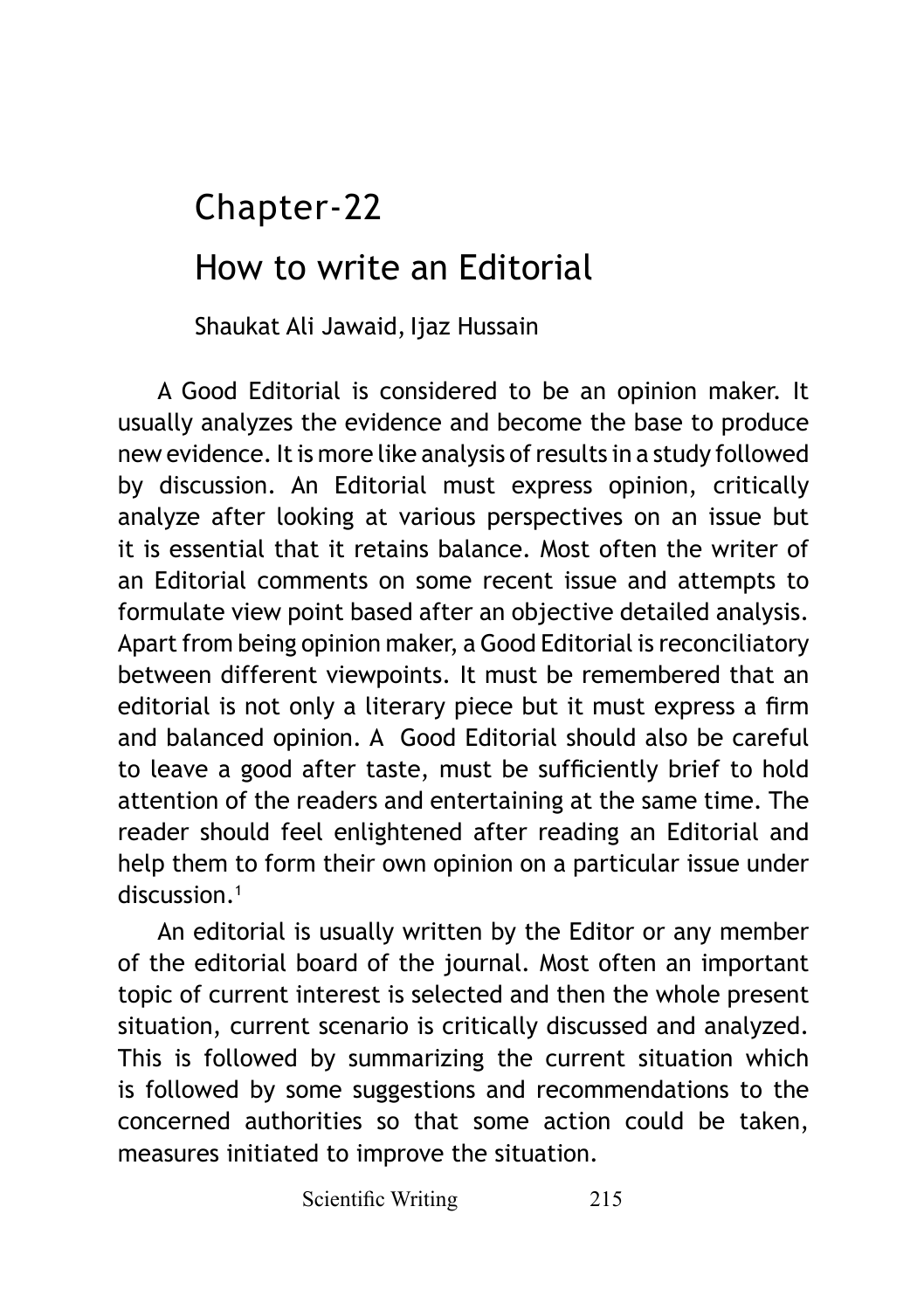### *Examples:*

- 1. The issue of diabetic foot ulcer was taken up and the miserable plight of the patients suffering from diabetic foot ulcers was discussed. This was followed by reviewing the current international scenario how the diabetic foot ulcers were managed in the developed countries in the light of the recommendations of International Working Group of Diabetic Foot (IWGDF). This lead to the establishment of first Diabetic Foot Clinic in Pakistan followed by numerous other diabetic foot clinics, education and training in diabetic foot which eventually has reduced the amputations due to diabetic foot ulcers in Pakistan tremendously.<sup>2</sup>
- 2. The role of regulatory agencies in Pakistan like Pakistan Medical & Dental Council and Higher Education Commission, as regards improvement of quality and standard of biomedical journals has remained under discussion for quite some time. This issue was taken up and these agencies were reminded of their duties and responsibilities, how similar bodies in neighboring county like Iran has contributed to the improvement of biomedical journals published from Iran was highlighted. It was followed by a set of suggestions as to what measures these agencies need to undertake to ensure that the number of biomedical journals published from Pakistan included in international databases like PubMed, PubMed Central and Web of Sciences, Science Citation Index Expanded known for its Impact Factor can increase.<sup>3</sup>
- 3. In another case study undertaken by International Committee of Red Cross on increasing violence against healthcare professionals, healthcare facilities and preventive strategies was taken up and their study findings were highlighted again in an Editorial supplemented with some suggestions.4
- 4. For the last few years, telemedicine has become quite popular. It has its advantages and disadvantages. Its use and future in dermatology was highlighted in an Editorial published in Journal of Pakistan Association of Dermatologists.<sup>5</sup>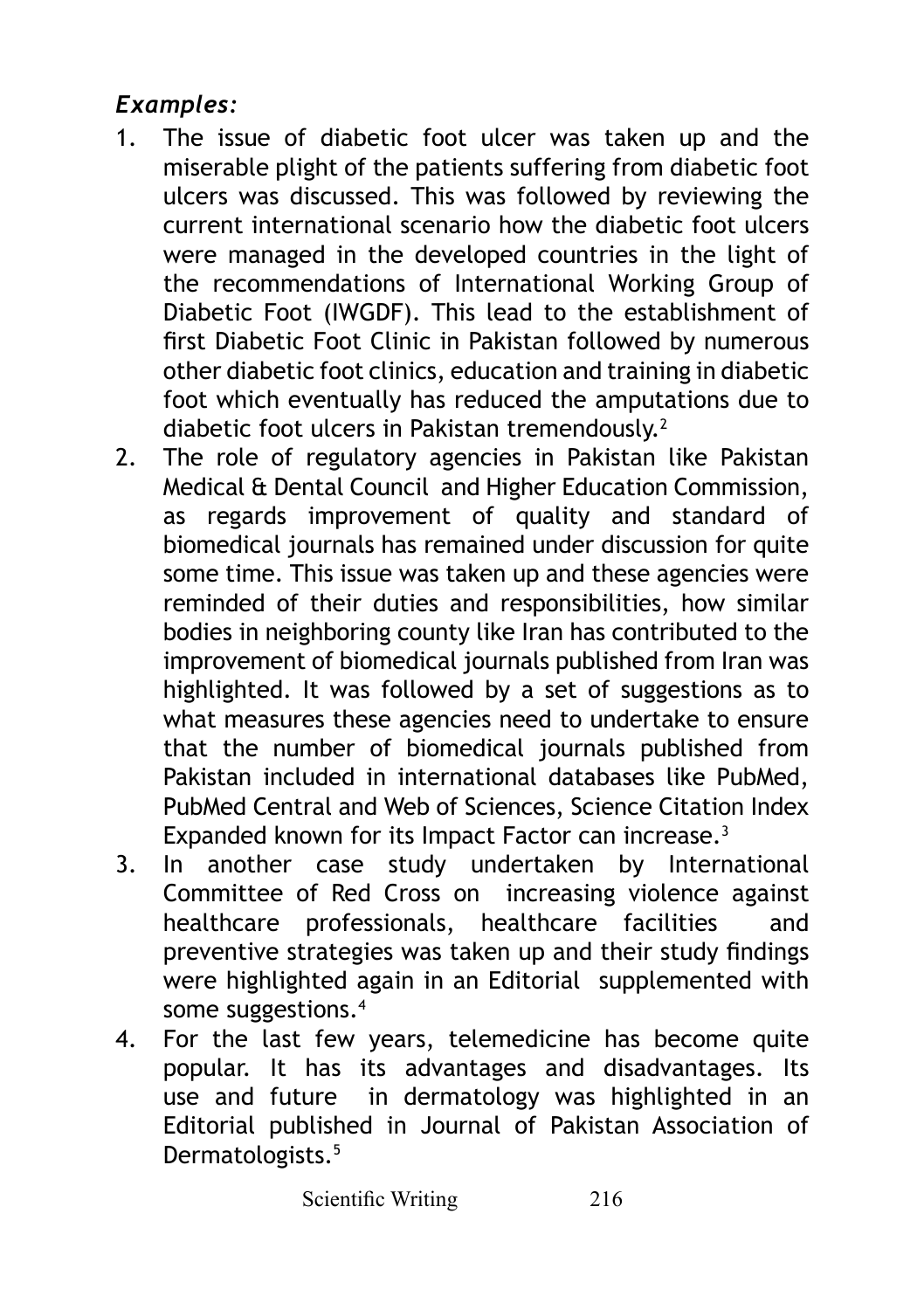Sometime the journal publishes a study which is accompanied with a related Editorial to further emphasize the importance of the study. The suggestions thus made are also quite important which can help the concerned agencies, institutions to take appropriate measures.

Some time ago we received a study from Peoples Republic of China entitled "How to overcome violence against healthcare professionals, reduce medical disputes and ensure patient safety." <sup>6</sup> It made very interesting observations and pinpointed the reasons for increasing violence against healthcare professionals in China and also suggested some remedial measures. The situation was quite similar which is seen in many countries including Pakistan which due to commercialization of health services are witnessing increasing violence against healthcare professionals as well as healthcare facilities. This issue was taken up and an accompanying editorial in the same issue in which the above manuscript was included was published.<sup>7</sup>

#### *Guest Editorials*

Sometimes either the Editor invites some eminent medical personalities, professional experts to write an Editorial on a particular subject or some professionals can submit a communication to the journal editorial team to be considered for publication as an Editorial. If accepted for publication, they are known as Guest Editorials.

# *Examples:*

Here are a few examples of Guest Editorials published on different topics in various biomedical journals in Pakistan and overseas which were contributed either by us or they were contributed by some healthcare professionals and we received them for publication. They were accepted and published after editing.<sup>8-11</sup>

# *Combined Editorial*

Sometimes a few editors of biomedical journals come together to discuss an important issue which is related and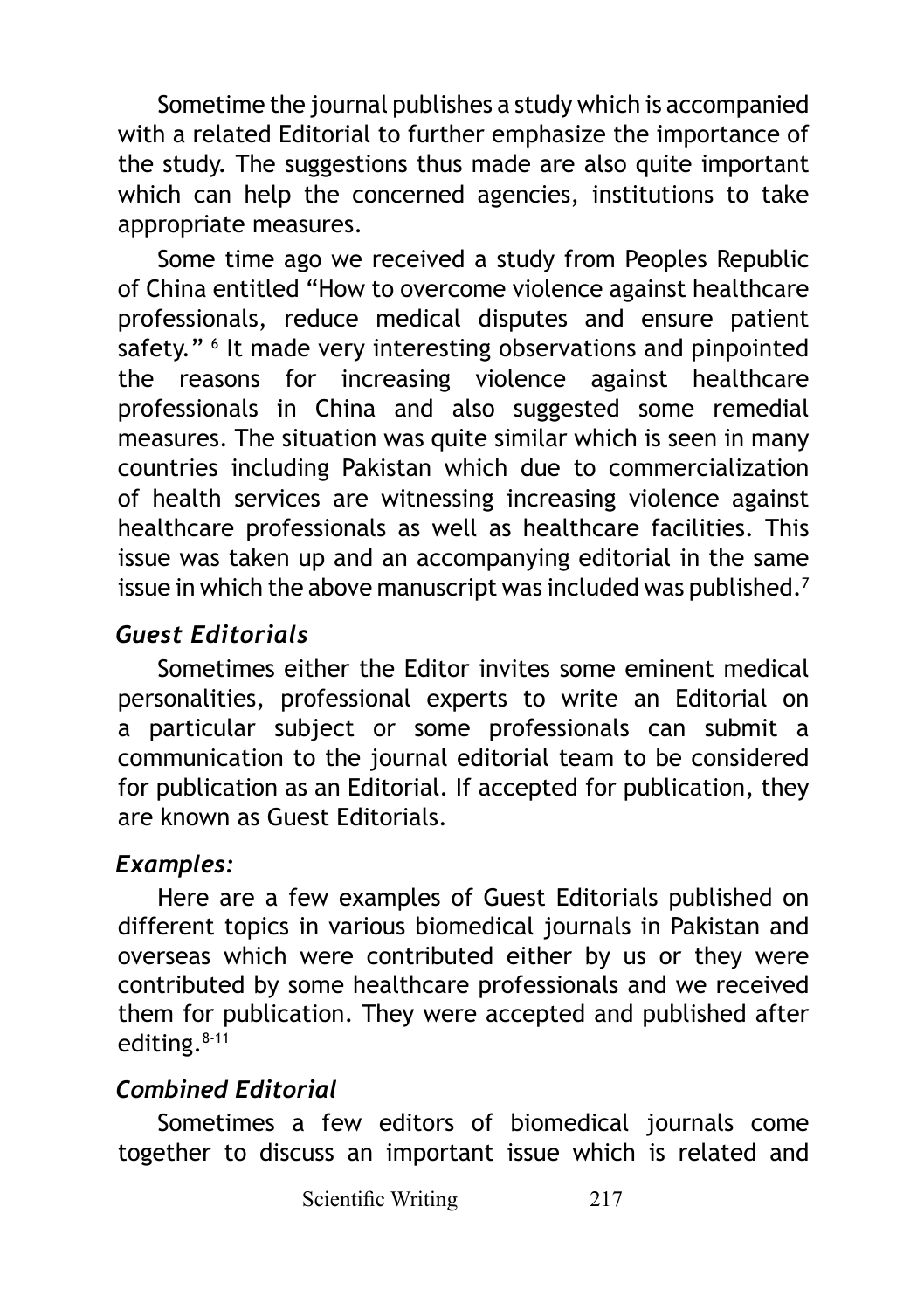important to all of them. They then write an editorial in which each one of them gives their input. Once this document is finalized, it is published simultaneously in all the journals to which they are affiliated at the same time. This is known as combined editorials.

#### *Example:*

The issue of data sharing statement for clinical trials is important. Recently some members of the International Committee of Medical Journal Editors (ICMJE) discussed this issue in detail and then came up with a joint editorial which was entitled "Data sharing statements for Clinical Trials- A requirement of the International Committee of Medical Journal Editors. This joint editorial which was authored by Darren B. Taichman and colleagues included sixteen distinguished editors of leading biomedical journals. This joint editorial was then published in all these journals. 12

#### **REFERENCES**

- 1. Singh A, Singh S. What is a Good Editorial? (Editorial) in What Medicine Means To Me. (Ajai R, Singh, Shakuntala A. Singh Eds. MSM 2006; III: 6, IV-1-4: Page 14-17.
- 2 Jawaid SA & Jawaid M. Management of diabetic foot ulcers: some better facts and harsh realities. Pak J Med Sci. 2006;22(2):97-100.
- 3. Jawaid SA, Jawaid M. What regulatory agencies like HEC, PM&DC can do to help improve quality and standard of Pakistani Biomedical Journals. Pak J Med Sci. 2017;33(2):251-253. Doi: <https://doi.org/10.12669/pjms.332.12857>
- 4. Jawaid SA. Prevention and intervention strategies to check increasing violence against Healthcare Facilities and Healthcare Professionals. Pak J Med Sci. 2016;32(1):1-2. Doi: [http://dx.doi.](http://dx.doi.org/>10.12669/pjms.321.9658 5) [org/>10.12669/pjms.321.9658](http://dx.doi.org/>10.12669/pjms.321.9658 5)
- [5.](http://dx.doi.org/>10.12669/pjms.321.9658 5) Iftikhar U, Hussain I. Teledermatology: Examining the future. J Pak Assoc Dermatol .2016;26(3):175-176.
- 6. Yu H, Hu Z, Zhang X, Li B, Zhou S. How to overcome violence against healthcare professionals, reduce medical disputes and ensure patient safety. Pak J Med Sci 2015;31(1):4-8. doi: http:// dx.doi.org/10.12669/pjms.311.6446